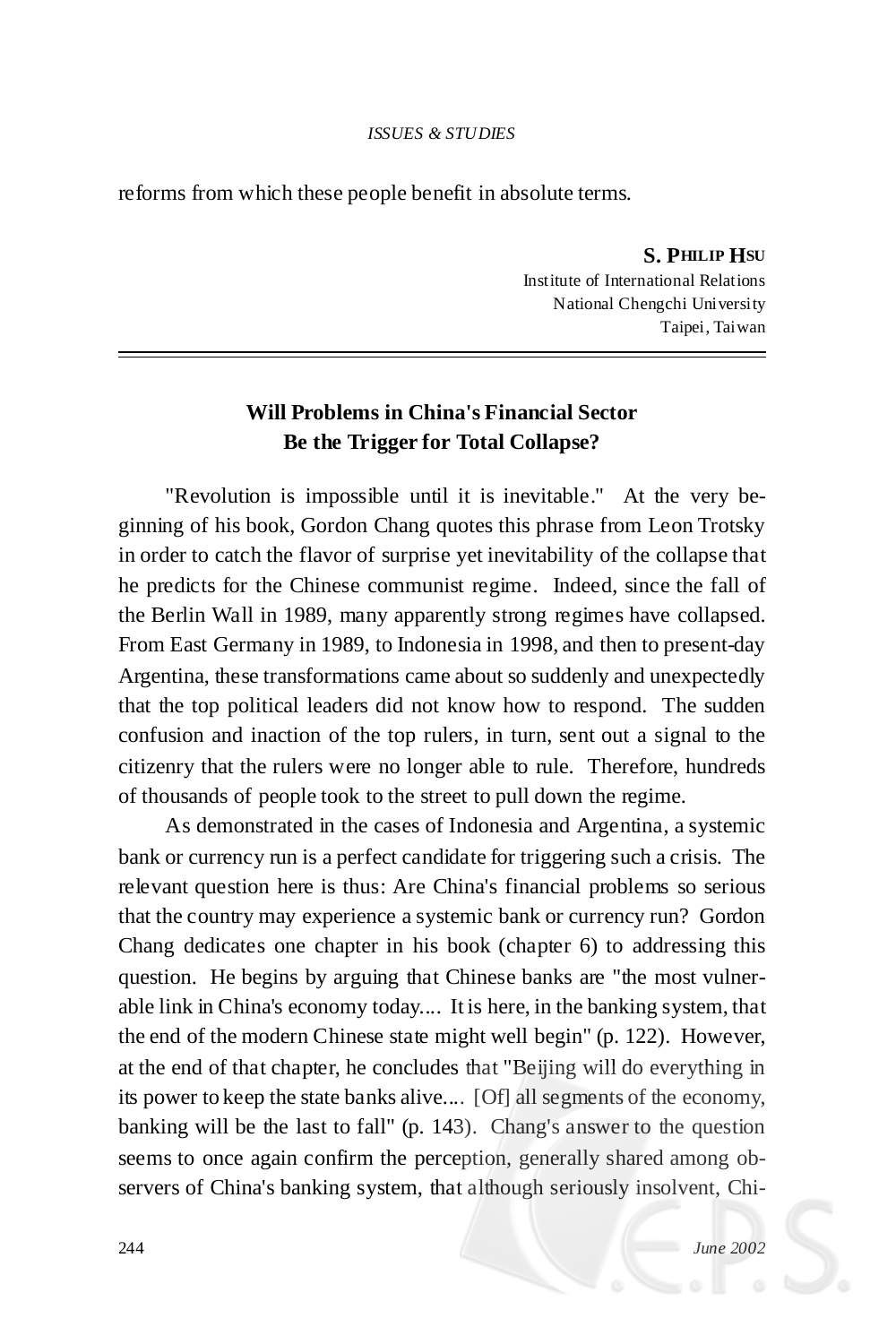nese banks are above all sovereign; the government will use every means possible to bail out frail state banks. Thus, the "dying" banks will not really die, at least not over the next several years.

This widely-shared perception is exactly why the Chinese as individual savers continue to deposit their money into bankrupt state banks. Chinese banks continue accumulating nonperforming loans (NPLs) with little risk of liquidity problems. The Chinese government, after so many years of dumping its fiscal burdens on to the banking system, can in turn still maintain strong confidence in its currency; note that the *renminbi* RMB) managed to be the most stable force in the region during the Asian financial crisis. Nonetheless, as the government deficit continues to rise dramatically and as WTO accession brings foreign competition to the banking system, the Chinese government will find maintaining this perception to be increasingly difficult.

First of all, the NPL problem will continue to deteriorate, posing a time bomb for government finance. Since the late 1990s, Western rating agencies have estimated that China's "Big Four" banks have NPL problems equivalent to about 50 percent of total assets, or a staggering 50 percent of China's gross domestic product (GDP). <sup>1</sup> Even the People's Bank of China ( ), China's central bank, has long admitted that the banks' combined NPLs are more than 25 percent of their total assets, much higher than the corresponding figures for Thailand and Indonesia during the Asian financial crisis. In 1998, the Chinese government first issued RMB 270 billion in bonds to inject capital into the Big Four, and later established four asset management companies (AMCs) to digest the Big Four's bad loans. In 1999 and 2000, the four AMCs together issued RMB 1,400 billion in bonds. All these moves are implicitly guaranteed by the government. According to Nicholas Lardy, these efforts would make the outstanding debts of the Chinese government jump to more than 40 percent of the country's

<sup>1</sup>The Big Four, the four largest state-owned banks, include the Industrial and Commercial Bank of China  $($ , Bank of Con- $\sum$ , Agricultural Bank of China ( struction ( ), and Bank of China ( ). They used to be part of the People's Bank of China during the Mao era. In terms of assets, they together hold about 70 percent of the market share in China today.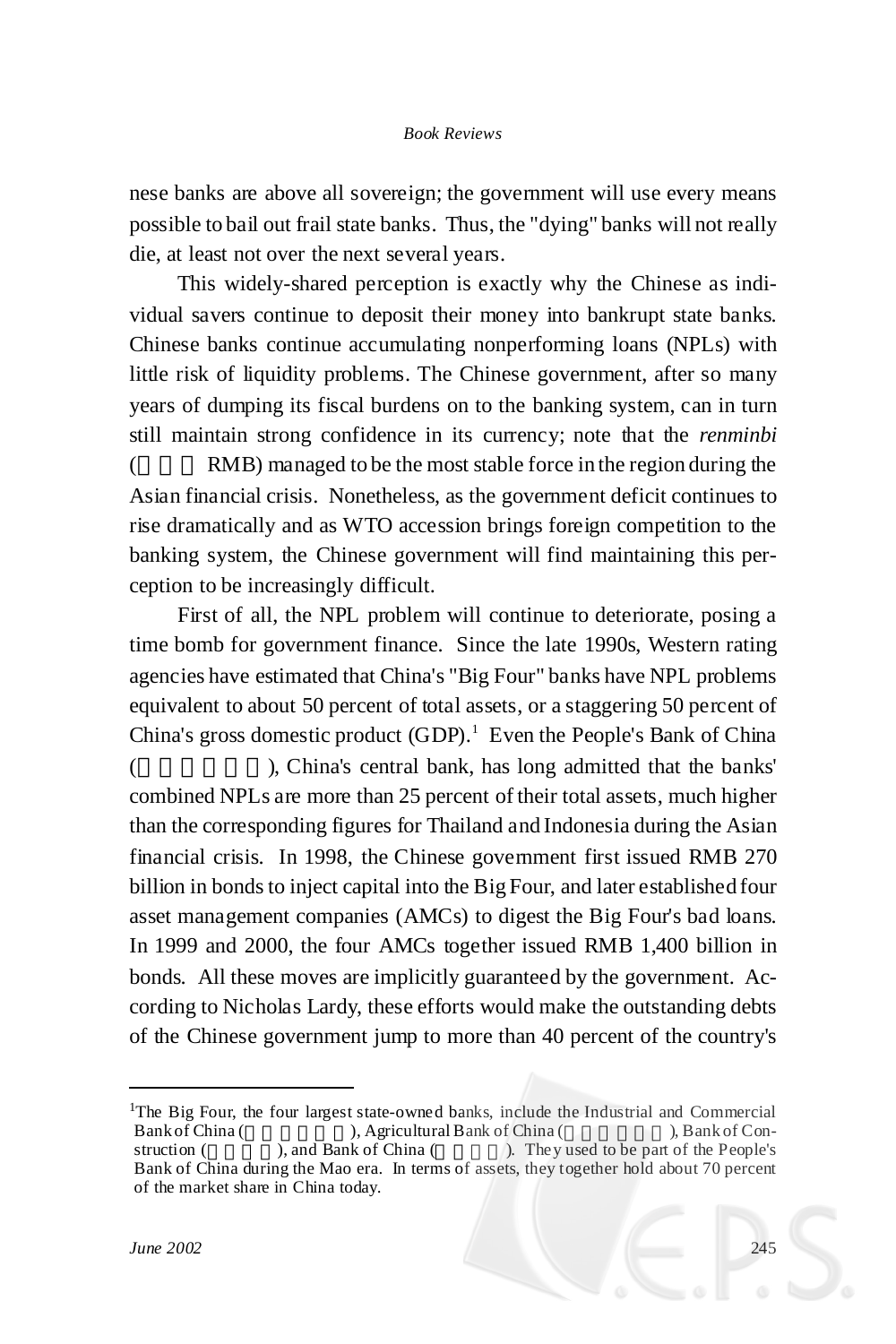GDP, rather than the 15 percent that the government would admit.<sup>2</sup> Despite these efforts, there is no sign of improvement in the Big Four's NPLs. As China continues to employ proactive fiscal policy to alleviate the pains of economic transition, Chinese government finances will be in deep trouble if the NPL problem continues to worsen.

Secondly, the growing foreign competition following the WTOaccession will increase the chance that Chinese banks will run into liquidity problems. Despite the five-year grace period, the WTO accession will allow foreign financial institutions to gradually enter the RMB markets to compete with the natives. At present, most Chinese and Western economists agree that the foreign banks will not expand aggressively in geographic terms. Nonetheless, by offeringmore attractive financial commodities and services, these foreign financial institutions will compete with the Chinese state banks for the most valuable customers—such as foreign companies, profitable state-owned enterprises, private enterprises, and affluent individuals— in China's major coastal cities. Asthe profits of Chinese state banks further drop and their deposits are diverted to foreign competitors, bankrupt banks will find avoiding liquidity problem to be increasingly difficult.<sup>3</sup> Liquidity problems can, moreover, cause a run even on the healthiest bank, not to mention the Chinese moribund banking zombies.

Finally, the WTO accession will make attacking the RMB much easier for international financial speculators. Today, the RMB is the most stable currency in East Asia. The stability of the currency, together with China's holding of high levels of foreign reserves and its handsome foreign debt structure, is highly related to China's tight capital control. The WTO accords do not require China to make its currency convertible on the capital account any time soon, and the Chinese government, moreover, currently has no timetable for lifting this control. However, the WTO accession

<sup>2</sup>Nicholas R. Lardy, "China's Worsening Debts," *The Financial Times*, June 22, 2001.

<sup>3</sup>See John D. Langlois, Jr., "The WTO and China's Financial System," *The China Quarterly*, no. 167 (2001): 625, and Xu Dianqing, "The Impact of Accession to the WTO on China's Economy" (Working paper presented at the Symposium on the Political Economic Reform of Mainland China in a Changing Global Society, April 25-27, 2002, National Taiwan University, Taipei), 10-11.